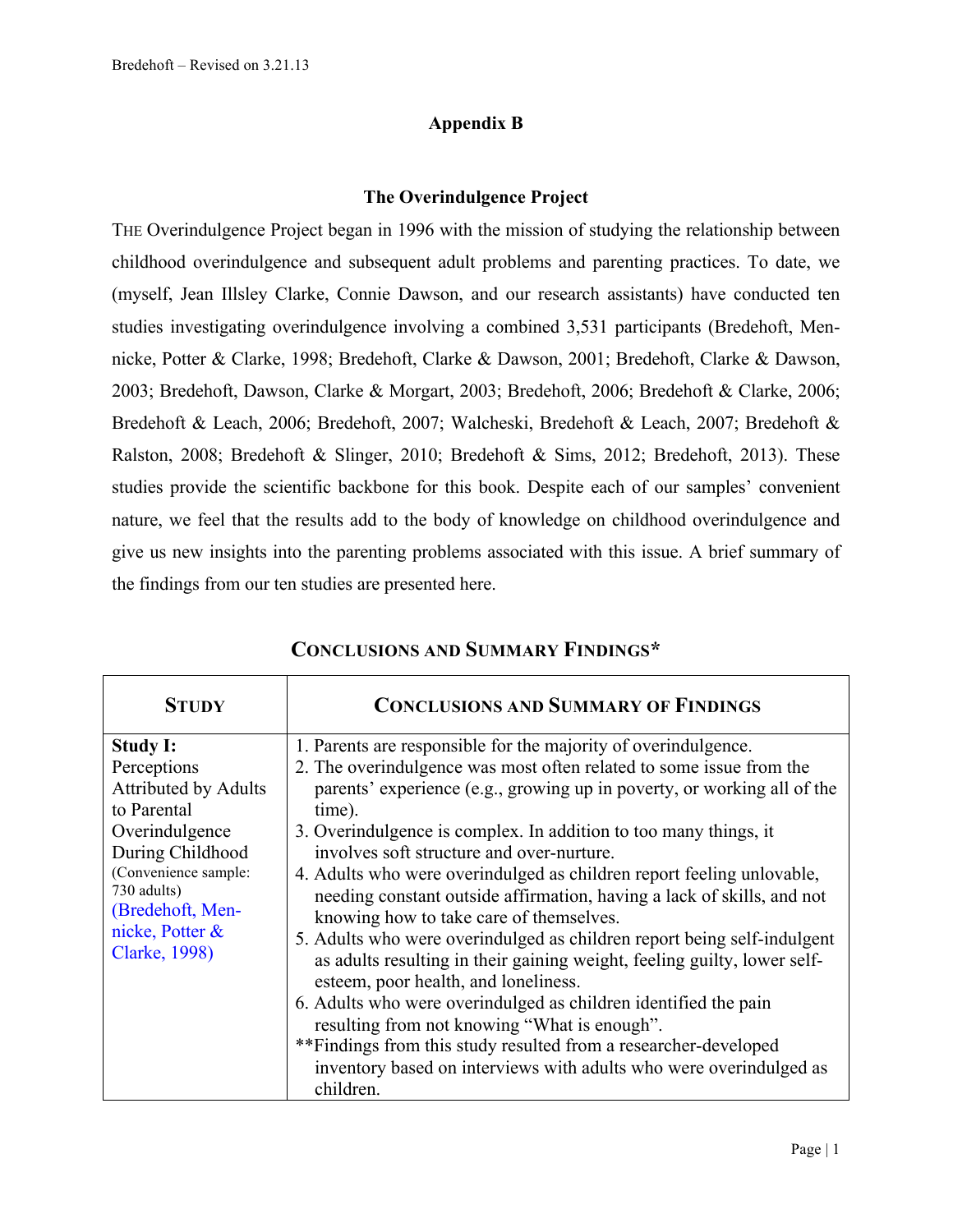| <b>Study II:</b>        | 1. Overindulgence is complex. It is related to too many things (e.g.,         |
|-------------------------|-------------------------------------------------------------------------------|
| Relationships           | clothes, toys, being entertained), soft structure (e.g., didn't have rules,   |
| Between Childhood       | rules not enforced), and over-nurture (e.g., too much attention, doing        |
| Overindulgence,         | things for children they should be doing for themselves).                     |
| Family Cohesion and     | 2. Overindulgence occurs in all family system types in the circumplex         |
| Adaptability, Self-     | model (balanced, midrange and extreme).                                       |
| Esteem, Self-           | 3. Childhood overindulgence is related to adolescent/young adulthood          |
| Efficacy, Self-         | dysfunctional thinking, feelings of ineffectiveness, and self-                |
| Righteousness,          | righteousness.                                                                |
| Satisfaction with Life, | 4. In this small sample of college students childhood overindulgence          |
| Dysfunctional           | does not appear to be associated with late adolescent/young adulthood         |
| Attitudes, and Life     | self-esteem, life satisfaction, or life distress.                             |
| Distress in Late        | ** Findings from this study resulted from the use of the following            |
| Adolescence and         | normed psychological scales with established reliability and validity:        |
| Young Adulthood         | Family Adaptability and Cohesion Evaluation Scales; the Rosenberg             |
| (Convenience sample: 74 | Self-Esteem Scale; the Dysfunctional Attitude Scale; the Life Distress        |
| college students)       | Inventory; the Self-efficacy Scale; the Self-righteousness Scale; the         |
| (Bredehoft & Leach,     | Satisfaction With Life Scale, and OVERINDULGED: Indicators of                 |
| 2006)                   | Overindulgence scale.                                                         |
| <b>Study III:</b>       | 1. Childhood overindulgence is related to ineffective parenting beliefs       |
| Relationships           | such as: "My child controls my life," "I have little control over my          |
| Between Childhood       | child," "Neither my child nor myself is responsible for his/her               |
| Overindulgence,         | behavior."                                                                    |
| Family Cohesion and     | 2. Childhood overindulgence is related to adult self-esteem, adaptability     |
| Adaptability, Self-     | in the family they are raising, and dysfunctional attitudes.                  |
| Esteem,                 | 3. There are three types of overindulgence: material overindulgence (too      |
| Dysfunctional           | many things), structural overindulgence (soft structure), and relational      |
| Attitudes, and Locus    | overindulgence (over-nurture).                                                |
| of Control in Parents   | ** Findings from this study resulted from the use of the following            |
| (Convenience sample:    | normed psychological scales with established reliability and validity:        |
| 348 parents)            | Family Adaptability and Cohesion Evaluation Scales; the Rosenberg             |
| (Bredehoft, 2006)       | Self-Esteem Scale; the Dysfunctional Attitude Scale; the Parental             |
|                         | Locus of Control Scale, and OVERINDULGED: Indicators of                       |
|                         | Overindulgence scale.                                                         |
| <b>Study IV:</b>        | 1. Parents who overindulge their children are more likely to be               |
| Overindulgence,         | authoritarian (use verbal/hostility and corporal punishment), and/or          |
| Parenting Styles, and   | permissive (lack of follow-through, ignore misbehavior, and lack              |
| Sense of Competence     | parental self-confidence).                                                    |
| (Convenience sample:    | 2. Parents who <b>do not</b> overindulge their children are more likely to be |
| 311; 89% mothers)       | authoritative (use information and reasoning).                                |
| (Walcheski,             | 3. Parents who overindulge their children don't feel competent as             |
| Bredehoft & Leach,      | parents. They lack parenting skills, feel frustrated, anxious, and are        |
| $2007)^1$               |                                                                               |

<sup>&</sup>lt;sup>1</sup> Study IV consisted of 311 parents (89% mothers, 11% fathers). Since there was not an even balance between mothers and fathers, Study IX was launched (the exact same study) just for fathers. We combined data from Studies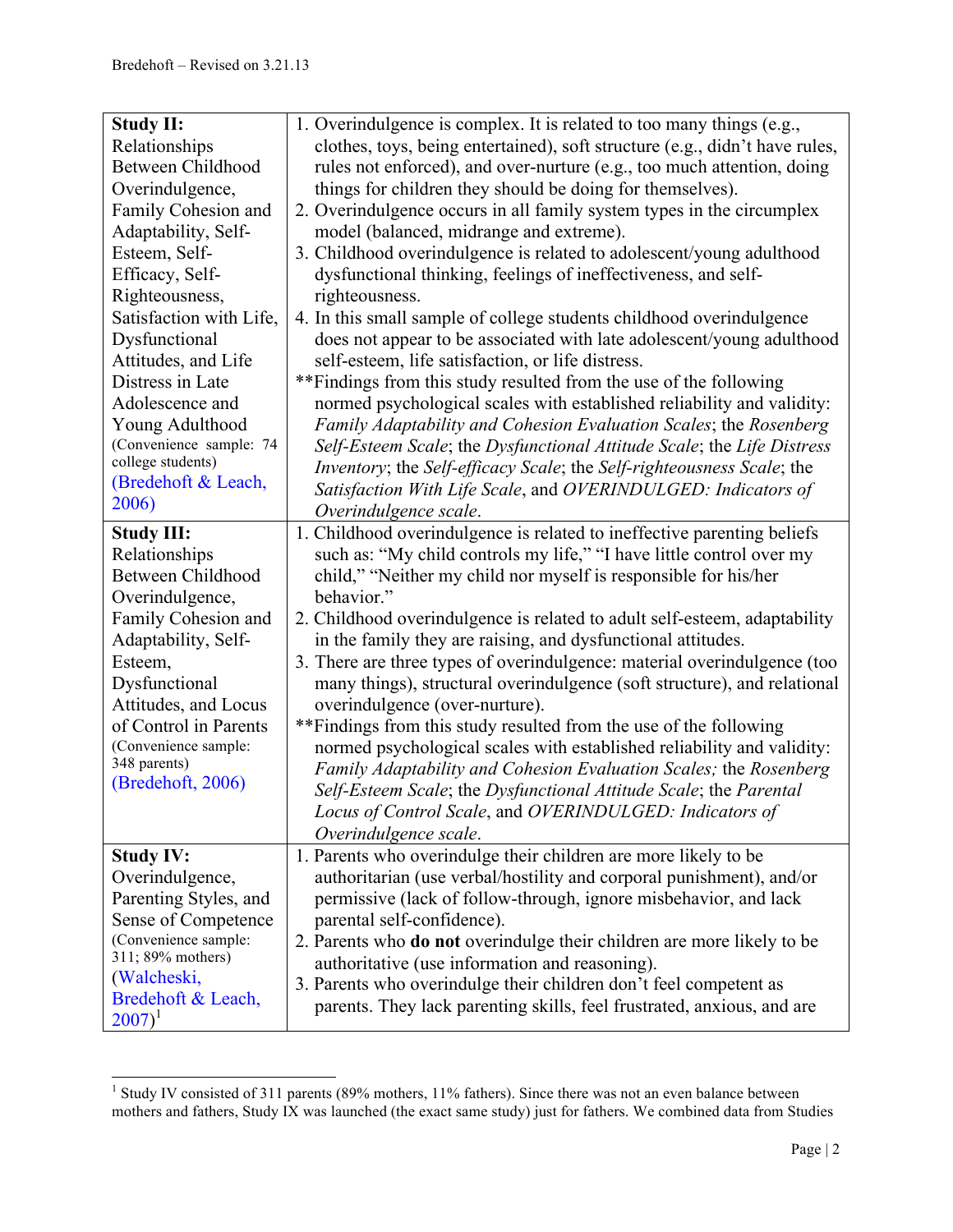1

|                            | poorly motivated as parents.                                             |
|----------------------------|--------------------------------------------------------------------------|
|                            | 4. Finally, if a parent was overindulged as a child, it increases the    |
|                            | chances that they will overindulge their own children.                   |
|                            | ** Findings from this study resulted from the use of the following       |
|                            |                                                                          |
|                            | normed psychological scales with established reliability and validity:   |
|                            | OVERINDULGENCE: Parental Overindulgence Assessment Scale;                |
|                            | Parenting Styles and Dimensions Questionnaire; and Parenting Sense       |
|                            | of Competence Scale.                                                     |
| <b>Study V:</b>            | As adults overindulged children:                                         |
| <b>Answering Questions</b> | 1. have money management problems                                        |
| <b>About Growing Up</b>    | 2. select a partner to control the relationship                          |
| Overindulged and           | 3. find a partner to overindulge them                                    |
| <b>Adult Relationships</b> | 4. overindulge their partner                                             |
| (Convenience sample:       | 5. with their partner overindulges their children                        |
| 233 adults)                | 6. are dissatisfied with their relationship                              |
| (Bredehoft & Clarke,       | 7. have trouble resolving relationship conflicts                         |
| 2006)                      | ** Findings from this study resulted from the use of the following       |
|                            | normed psychological scales with established reliability and validity:   |
|                            | the Miller Marital Locus of Control Scale, Index of Marital              |
|                            | Satisfaction, the Financial Management Scale from                        |
|                            |                                                                          |
|                            | PREPARE/Enrich, the Conflict Resolution Scale from                       |
|                            | PREPARE/Enrich and OVERINDULGED: Indicators of                           |
|                            | Overindulgence scale.                                                    |
| <b>Study VI:</b>           | The MOST important aspirations for overindulged children in              |
| <b>Factors Connecting</b>  | adulthood are extrinsic goals:                                           |
| Childhood                  | 1. wealth (to make the most money/wealth and to own expensive            |
| Overindulgence and         | possessions)                                                             |
| <b>Adult Life</b>          | 2. fame (to be famous and admired by many people)                        |
| Aspirations                | 3. image (to have people comment on how attractive and stylish they      |
| (Convenience sample:       | are)                                                                     |
| 369 adults)                | The LEAST important aspirations for overindulged children in             |
| (Bredehoft & Ralston,      | adulthood are intrinsic goals:                                           |
| 2008)                      | 1. meaningful relationships (to share life with someone they love in a   |
|                            | committed relationship)                                                  |
|                            | 2. personal growth (to learn new things and have a meaningful life)      |
|                            | 3. community contributions (to work for the betterment of society and to |
|                            | help others without anything in return)                                  |
|                            | ** Findings from this study resulted from the use of the following       |
|                            | normed psychological scales with established reliability and validity:   |
|                            | the Aspiration Index and OVERINDULGED: Indicators of                     |
|                            |                                                                          |
|                            | Overindulgence scale.                                                    |
| <b>Study VII:</b>          | 1. Established test-retest reliability for OVERINDULGED a 14-item        |
| <b>Test-Retest</b>         | measure of childhood overindulgence.                                     |
| Reliability and            | 2. Established construct validity for OVERINDULGED using the             |

IV and IX, and reanalyzed it. The combined results stayed virtually the same as in Study IV and are presented in Study IX below.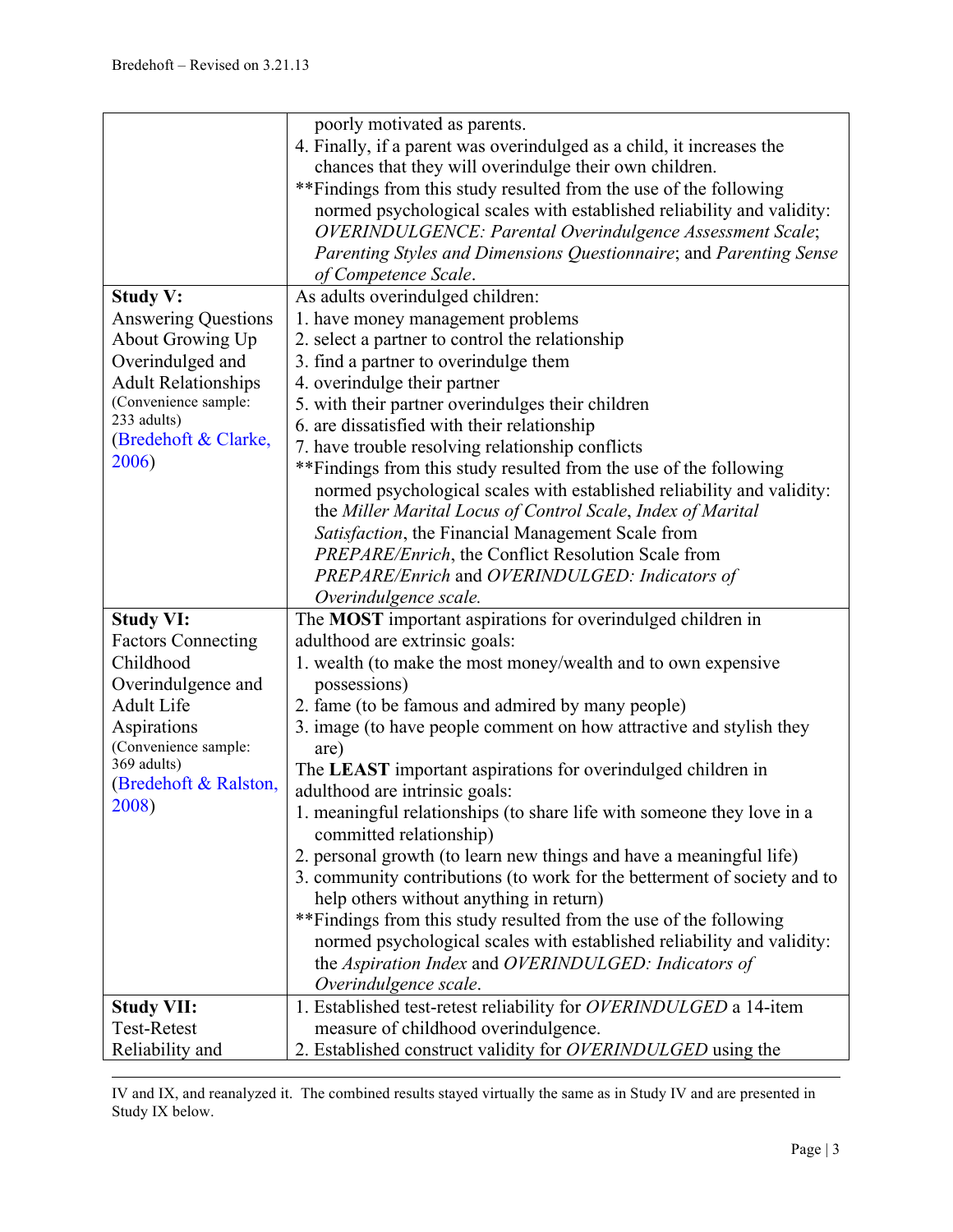| Validity Findings for              | Parental Authority Questionnaire (PAQ). The PAQ measures                                   |
|------------------------------------|--------------------------------------------------------------------------------------------|
| A Measure of                       | parental authority and disciplinary practices from the point of view of                    |
| Childhood                          | the child of any age.                                                                      |
| Overindulgence                     | ** Findings from this study resulted from the use of the following                         |
| (Convenience sample:               | normed psychological scales with established reliability and validity:                     |
| 124 college students)              | Parental Authority Questionnaire and OVERINDULGED: Indicators                              |
| (Bredehoft, 2007)                  | of Overindulgence scale.                                                                   |
| <b>Study VIII:</b>                 | Childhood overindulgence leads to the following characteristics in                         |
| Pathways between                   | adults:                                                                                    |
| Childhood                          | 1. the inability to delay gratification (lack of self-control)                             |
| Overindulgence and                 | 2. an increase in materialistic values (selfish and greedy)                                |
| Delayed                            | 3. unappreciative and ungratefulness                                                       |
| Gratification,                     | 4. unhappiness                                                                             |
| Material Values,                   | ** Findings from this study resulted from the use of the following                         |
| Gratitude, and                     | normed psychological scales with established reliability and validity:                     |
| <b>Subjective Happiness</b>        | Material Values Scale, Bredehoft - Slinger Delayed Gratification                           |
| in Adulthood                       | Scale, Gratitude Questionnaire, Subjective Happiness Scale, Self-                          |
| (Convenience sample:               | Control Scale, Generalizability of Deferment of Gratification and                          |
| 466 adults)                        | OVERINDULGED: Indicators of Overindulgence scale.                                          |
| (Bredehoft &                       |                                                                                            |
| <b>Slinger</b> , 2010)             |                                                                                            |
|                                    |                                                                                            |
| <b>Study IX:</b>                   | 1. Mothers and fathers who overindulge their children are more likely to                   |
| Empirical                          | be authoritarian (use verbal/hostility, and corporal punishment), and                      |
| <b>Connections Between</b>         | permissive (lack of follow-through, ignore misbehavior, and lack                           |
| Parental                           | parental self-confidence).                                                                 |
| Overindulgence                     | 2. Mothers and fathers who <b>do not</b> overindulge their children are more               |
| Patterns, Parenting                | likely to be authoritative (use reasoning and induction).                                  |
| Styles, and Parent                 | 3. Mothers and fathers who overindulge their children don't feel                           |
| Sense of Competence                | competent as parents. They lack parenting skills, feel frustrated,                         |
| (Convenience sample:               | anxious, and are poorly motivated as parents.                                              |
| 298 mostly fathers; Study          | 4. If a mother or father was overindulged as a child, it increases the                     |
| IV& Study IX total 609<br>parents) | chances that they will overindulge their own children.                                     |
|                                    | 5. Overall, fathers overindulge children more than mothers do                              |
| $(Bredehoft, 2013)^2$              | 6. Compared by age, younger parents (age 20-41) overindulge their                          |
|                                    | children more than older parents (age 42-79); younger mothers                              |
|                                    | overindulge more than older mothers; and younger fathers                                   |
|                                    | overindulge more than older fathers.                                                       |
|                                    | ** Findings from this study resulted from the use of the following                         |
|                                    | normed psychological scales with established reliability and validity:                     |
|                                    | OVERINDULGENCE: Parental Overindulgence Assessment Scale;                                  |
|                                    | Parenting Styles and Dimensions Questionnaire; and Parenting Sense<br>of Competence Scale. |

<sup>&</sup>lt;sup>2</sup> Study IV consisted of 311 parents (89% mothers, 11% fathers). Since there was not an even balance between mothers and fathers, Study IX was launched (the exact same study) just for fathers. We then combined data from both Studies (IV and IX) and reanalyzed it for a combined subject pool of 609 (47.8% female, 52.2% Male). The findings from the combined results are virtually the same as those in Study IV.